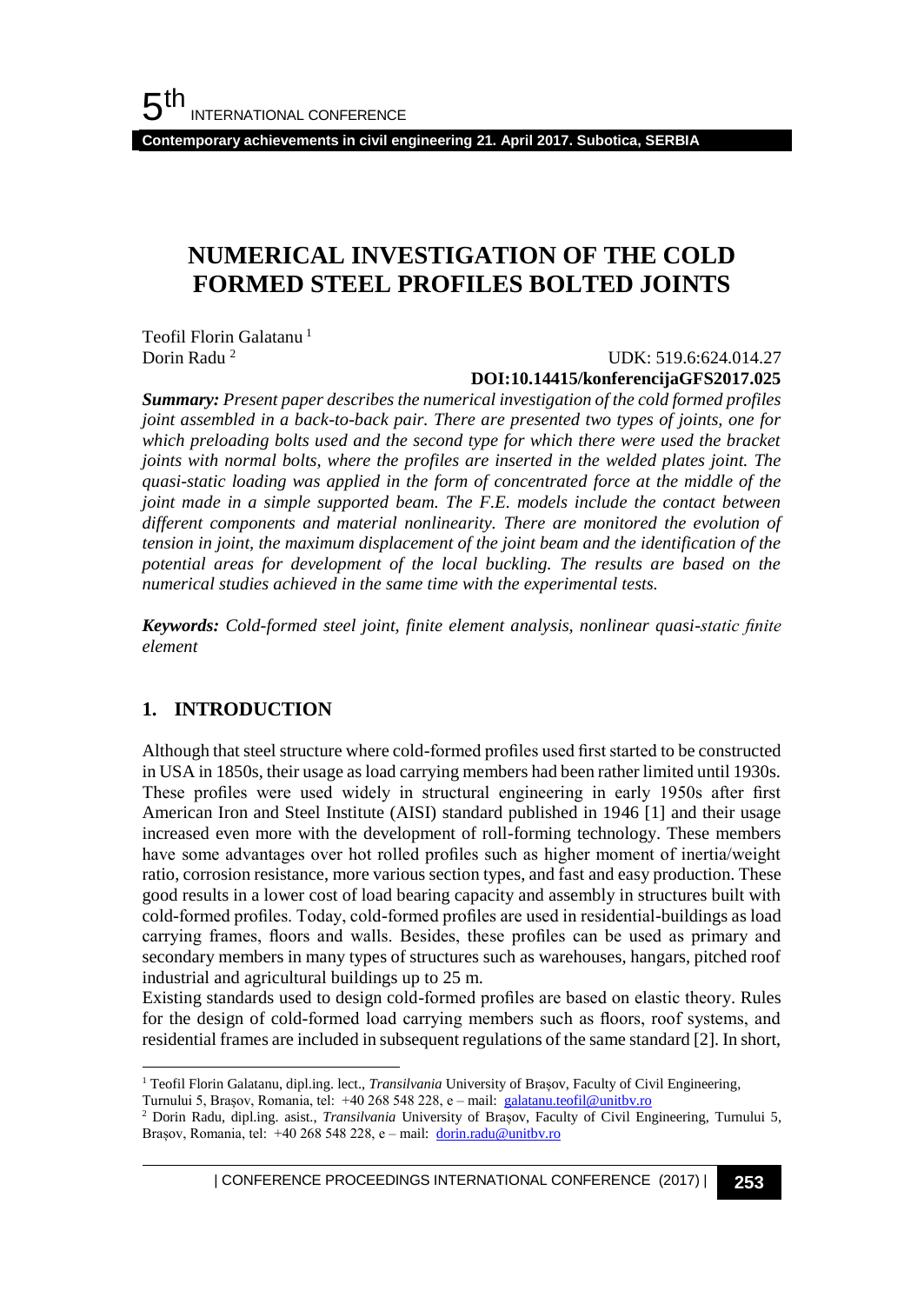# $5$ . међународна конференција **Савремена достигнућа у грађевинарству 21. април 2017. Суботица, СРБИЈА**

various codes of practice for design of cold-formed steel structures given above are only available for the evaluation of section capacities and member resistances of typical sections against both local and overall buckling. Although increasingly used, a comprehensive standard for structures built with cold-formed profiles has not yet been prepared.

One of those structures, namely, cold-formed steel portal frames are generally built by placing cold-formed "C" or "Sigma" or "KB" profiles back-to-back and connecting them to gusset plates with bolts, constituting rafter–rafter (Apex) and column–rafter (Eave) connections (Fig. 1). However, design of those connections relies on engineering experience and knowledge of companies because of the absence of a design standard. Therefore, for instance, destructive consequences might occur due to assumption of fully rigid connections with higher moment capacities calculated, whereas, in reality, are semirigid. This case is not generally taken into consideration by design engineers.



*Figure 1. The portal frames built up from cold-formed steel profiles*

The thin-walled cold-formed steel profiles used for the joint assemblage are produced by the Kontirom manufacturer and are so-called KB profiles; they have a bracket (cassette) shape and are used as linear elements of the structural resistant frames. A frame element is typically made of two KB profiles positioned back-to-back and fixed together with a thick steel connector, as in the Fig. 2.

The mechanical characteristics of the material are the yield strength of the basic material  $f_{yb} = f_y = 320 \text{N/mm}^2$ , the ultimate strength of the basic material,  $f_u = 390 \text{N/mm}^2$ , so the ratio  $f_{\text{u}}/f_{\text{v}} = 390/320 = 1,22 > 1,2$ .

The thin-walled profiles are manufactured with the thickness from 1,5mm to 5,0mm and the height of the cross section from 250mm to 600mm [3].

Their design and engineering is carried out according to Eurocode 3 provisions- EN 1993- 1-3, and for the joints where the thickness sheet profile exceeds 4,0 mm the recommended standard is Eurocode 3 EN 1993-1-8[4]. Usually the joints are made by means of gussets assembled of welded steel plates [5].

The profiles types "KB" are the ratio between the height of the web and width of the flange relatively large. The flange is finished by stiffeners and some intermediate stiffeners are introduced into the web [3].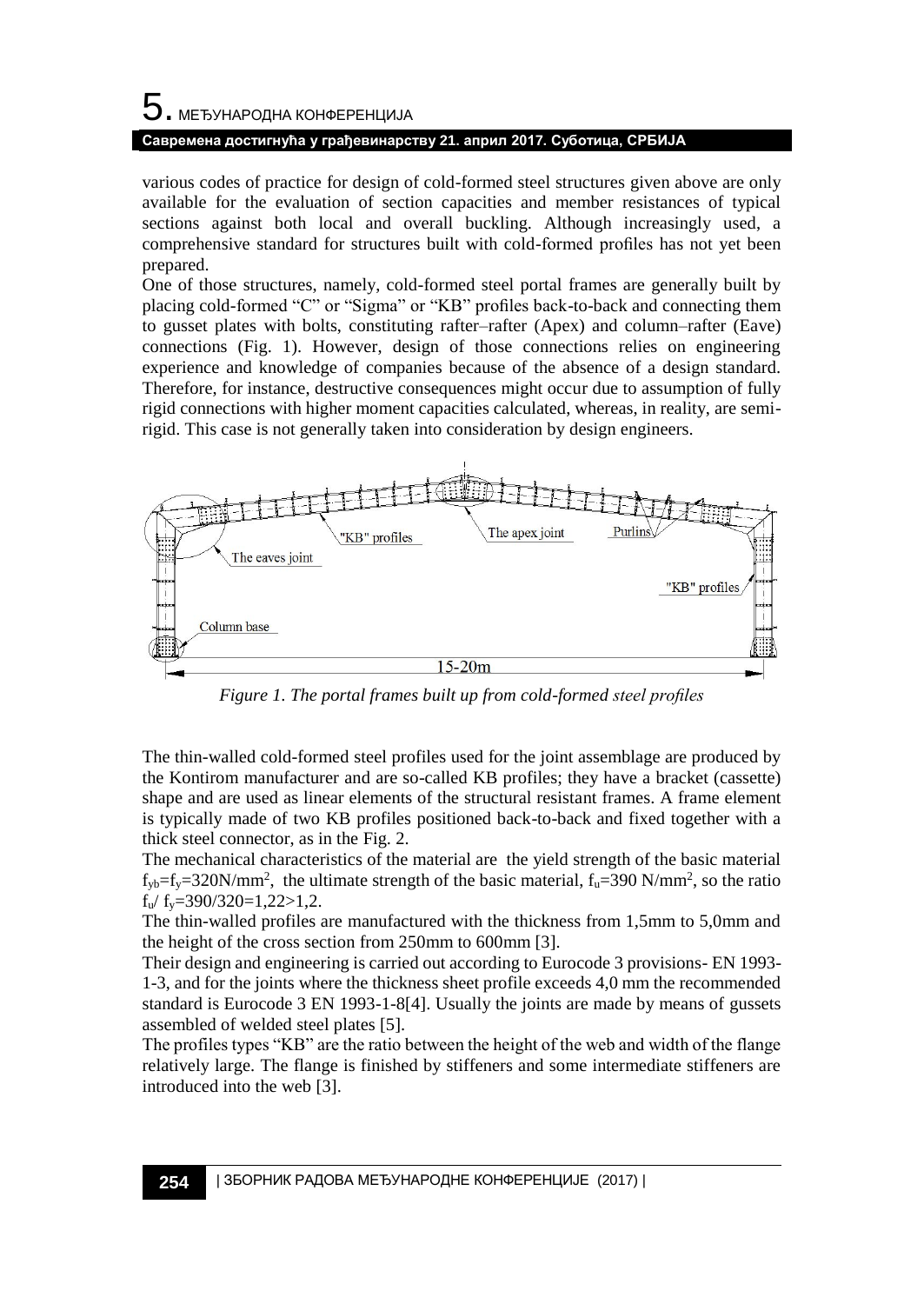$5<sup>th</sup>$ INTERNATIONAL CONFERENCE

**Contemporary achievements in civil engineering 21. April 2017. Subotica, SERBIA**



The reason of the present study is induced by existence of several lacks noticed at the joints connecting the KB elements used for beams and columns of the structures with several destinations.

## **2. THE DESCRIPTION OF THE JOINT PROTOTYPE AND OF THE MEANS OF MODELING**

The numerical phase of the study, first finite element models were validated according to experiments performed on specimens with joints which are preloading bolts used and the second type for which there were used the bracket joints with normal bolts.

There are many ways of modeling, but the time and the necessary resources are function of the size of the model to be analyzed. It was proposed to model a girder with a central joint with the static scheme of a simply supported beam, and for the numerical analysis,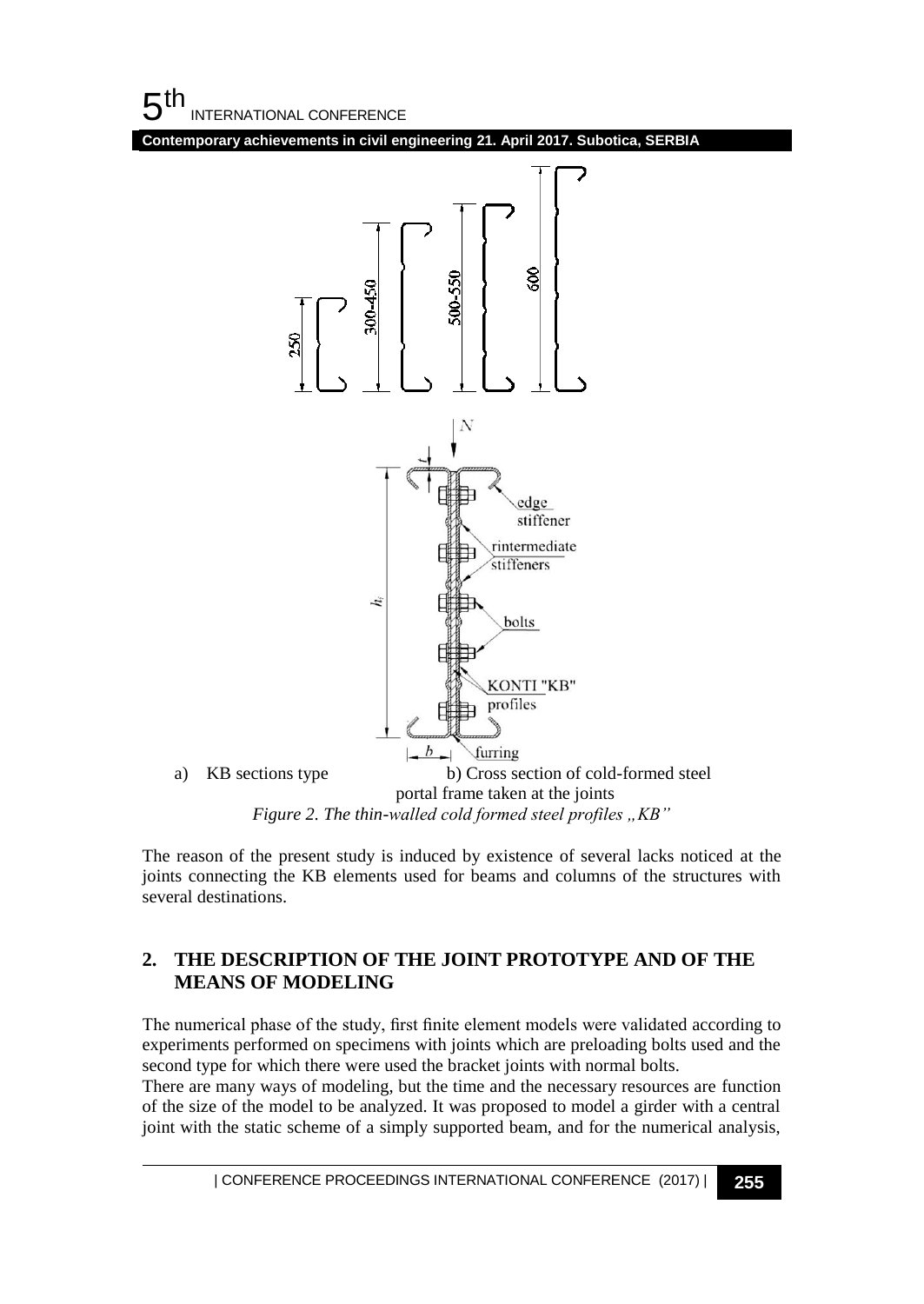# 5. МЕЂУНАРОДНА КОНФЕРЕНЦИЈА **Савремена достигнућа у грађевинарству 21. април 2017. Суботица, СРБИЈА**

instead of the whole model, there was considered only half of the assembly loaded with the computed value of the reaction. The simply supported beam of length l was replaced with a beam of length  $1/2$  that is simply supported at one end, and at the other (meaning the middle of the real beam) a fixed rotation and a free translation joint. The force applied to the model is half of the force considered for the whole model (it is equal to the support reaction). Material non-linearity in the specimens was modeled by using the Von Mises yield criterion. Residual stress and strain hardening effect in the section resulted from cold forming process were not included in this FE model due to the counteractive effect between them. Element size in joint plate and their interacting parts of KB profiles are between 4 and 8 mm, smaller near bolt holes larger in other parts.



*Figure 3. Static scheme of the FE model* 

The modeling was done using solid finite elements interconnected considering "contact surfaces-surfaces with friction". In such case, meshing is one of the most important steps, because the accuracy of the results depends on it. The joint is made of distinctive parts: profile, steel plate joint, splice plates between the profiles, bolts, nuts and washers [5].



a) girder joint with preloading bolts  $(G0)$  b)the joint of bracket type $(GN)$ 



*Figure 4. Meshing of the beams and joints*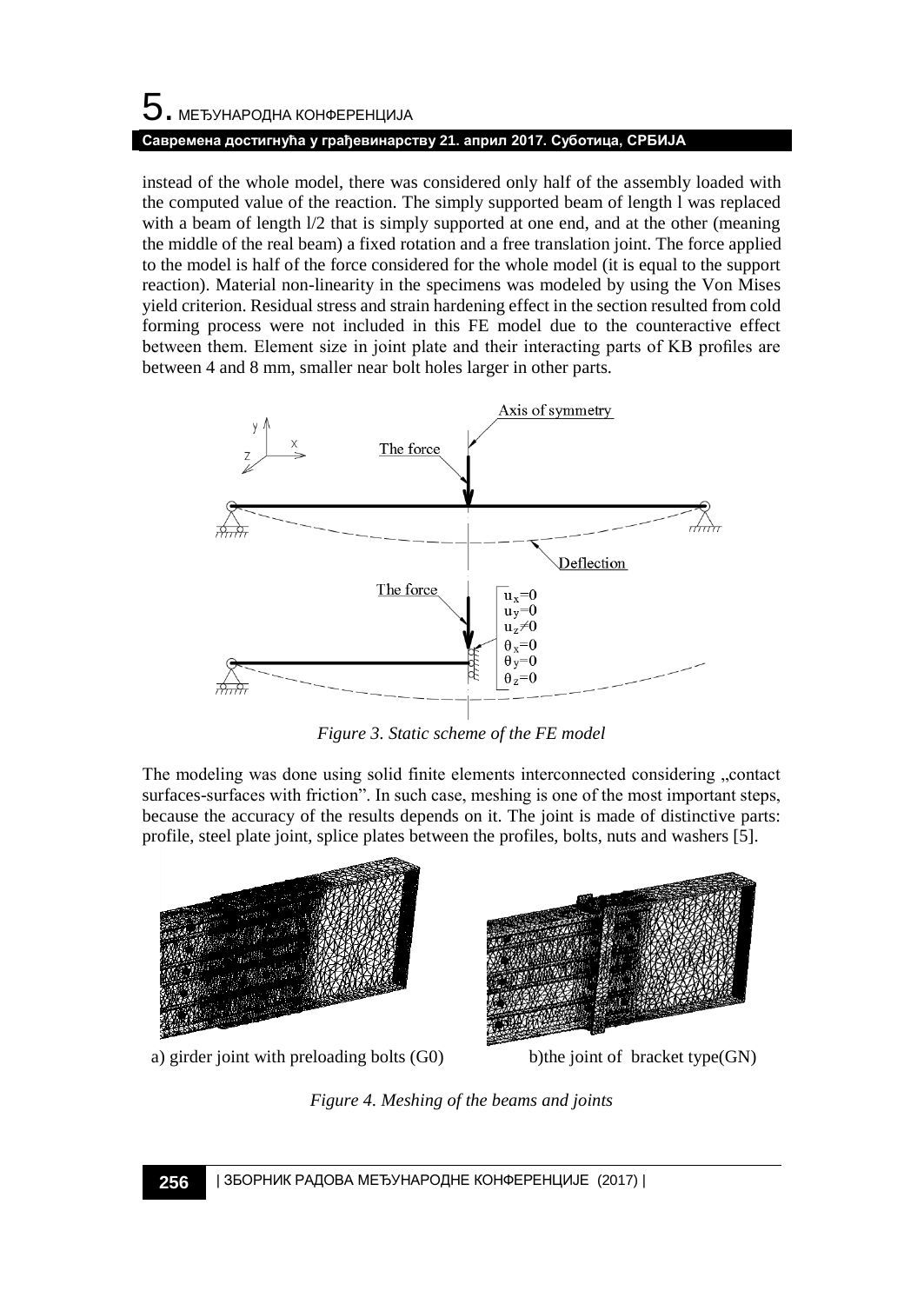#### 5 th INTERNATIONAL CONFERENCE

**Contemporary achievements in civil engineering 21. April 2017. Subotica, SERBIA**

A finer modeling of the areas where there is friction contact is imperative for the results to converge, while a too fine meshing leads to significant resources consumption and even to the impossibility to solve the system. Another aspect that was taken into account was the modeling of the contact between the joint surfaces keeping the mounting tolerances [6].

# **3. FINIT ELEMENT ANALISYS AND RESULTS INTERPRETATION**

In the first stage there was modeled the joint with preloaded bolts and then, the joint where the profile was inserted in the welded connecting gusset elements  $(S355 - f_y=355N/mm^2)$ , counting on the bearing capacity obtained by turning the profile in the joint.

If we refer to the typical model with preloading bolts, the minimum principal tension  $\sigma_{min}$ occurs because of the diameter pressure of the bolts that are furthest from the gyration center of the joint. This happens after the friction force is exceeded and the displacement between the surface of the profile and that of the joint has been initiated. The minimum value of the resulting tension on the contour of the holes is close to the yielding strength of the profiles' material  $(f_y=390 \text{ N/mm}^2)$ [6].



*Figure 5. The minimum principal stress σmin [N/mm<sup>2</sup> ]* 

A close look of the displacements shows that the 2KB600-5 beam has a normal behavior with an increase of rigidity in the area of the joint welded connecting gusset elements. The maximum displacement of the joint is approximately 60 mm. But we must take notice that the flanges of the profile tend to curve towards the inside because of the lack of bolts at their level; as a result the local buckling turns up.

Then we passed on to modeling the bracket joints without preloading bolts, where the profiles are inserted in the welded connecting gusset elements.

The difference of displacements of almost 30% from the beam with preloading bolts and the beam with bracket joint is due, on one hand, to the wedging of the profile in the bracket for the beam that is inserted into the bracket and on the other hand, to the inability to reach a great enough fiction coefficient between the contact surfaces for the preloaded bolted joint.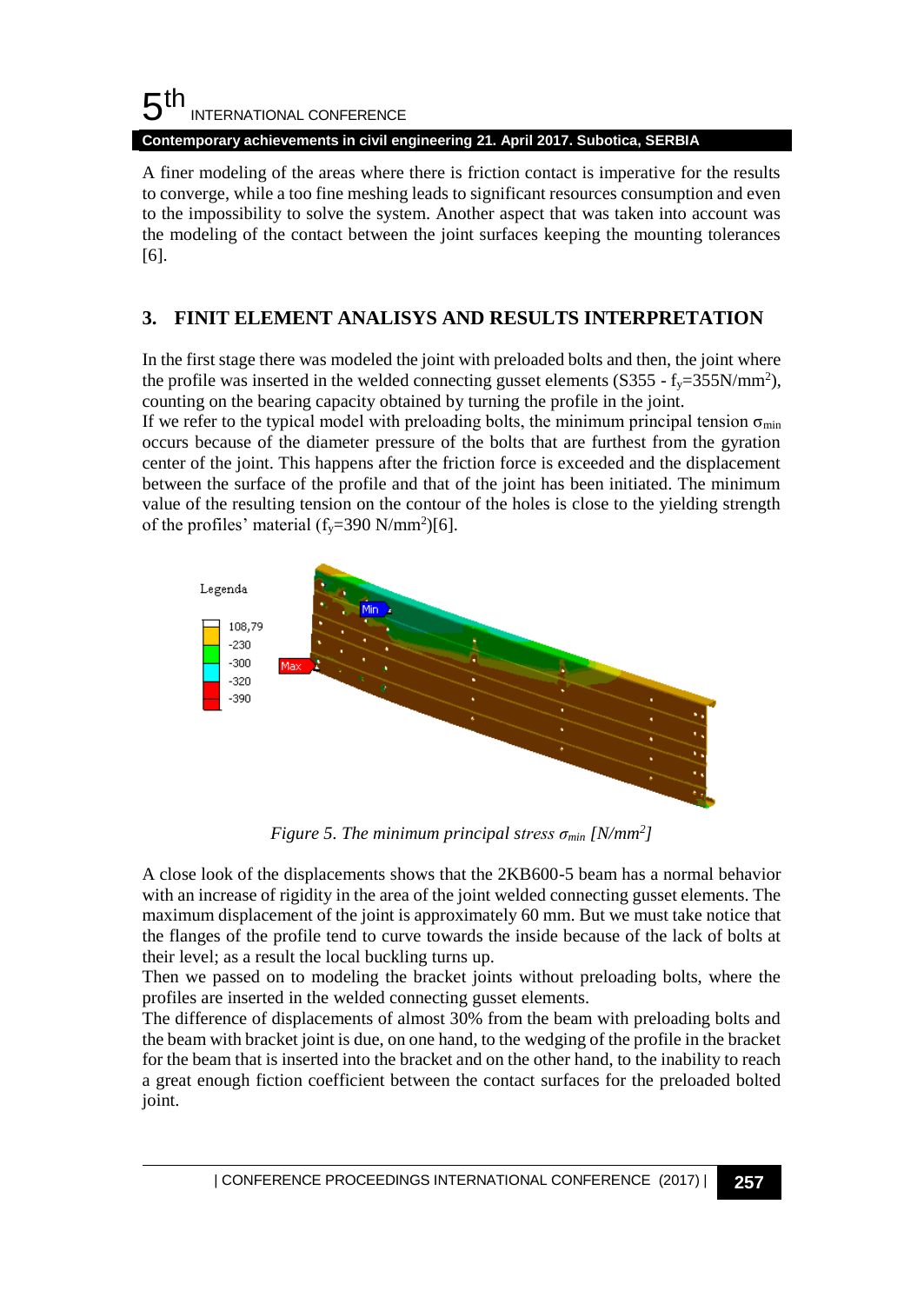**Савремена достигнућа у грађевинарству 21. април 2017. Суботица, СРБИЈА**



*Figure 6. Deformed shape of the beam with preloading bolts on the web [mm]*



*Figure 7. Lateral displacement of the profile in the carcasse [mm]*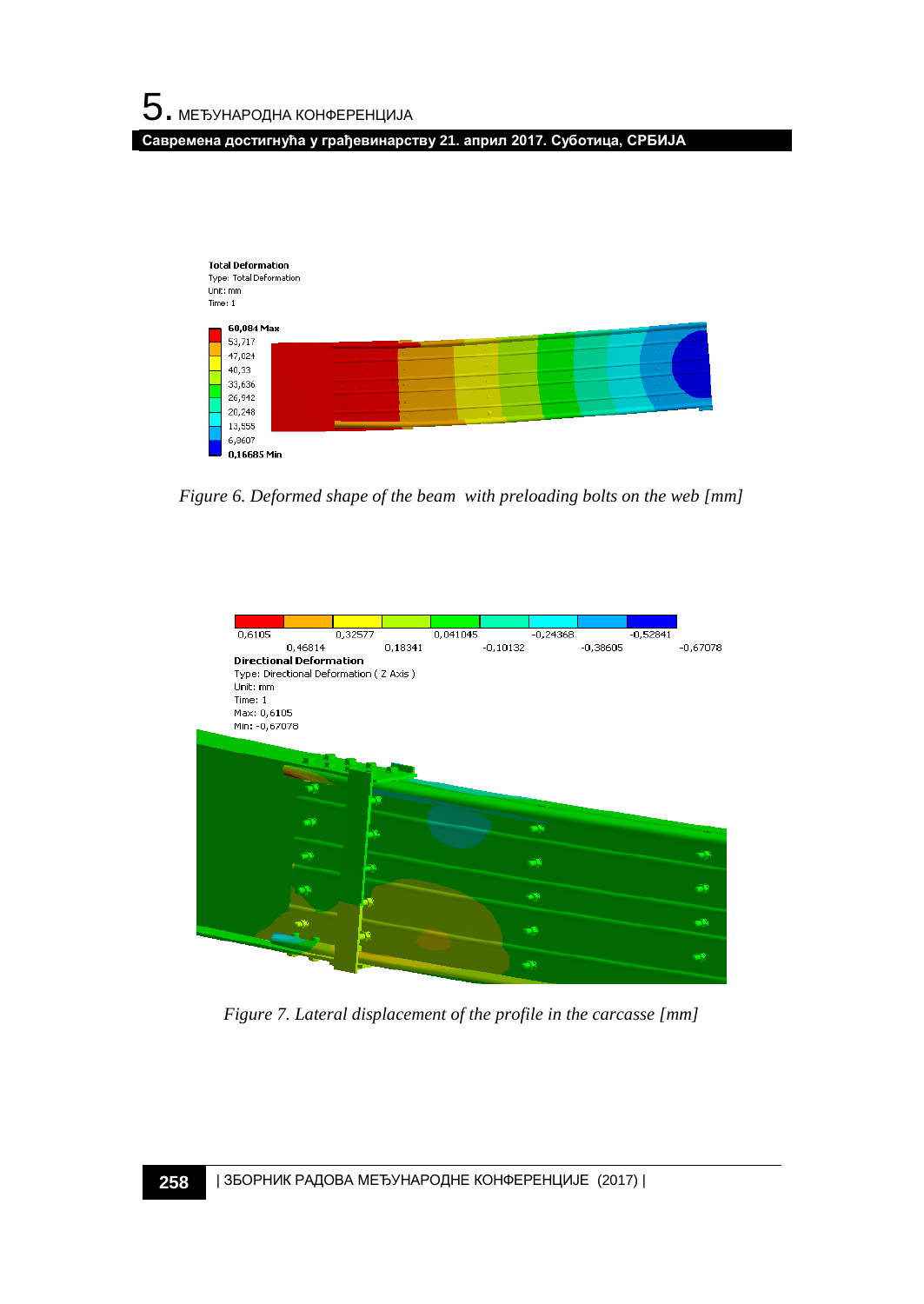#### 5 th INTERNATIONAL CONFERENCE **Contemporary achievements in civil engineering 21. April 2017. Subotica, SERBIA**

The lateral buckling due to the bending-twisting for such a beam that is slender and tall is prevented by points of lateral support. But, as it can be seen in figure 7, buckling waves appear locally near the entering of the profile in the joint, which is difficult to avoid.



*Figure 8. The force-deflection relationship* 

The joint tensions are uniformly distributed, without exaggerated values in specific areas, except for the tensions due to the pressure on the hole of the bolt.

## **4. CONCLUSIONS**

The joints between profiles with thin walls KB type was modeled, fulfilling the real condition by: modeling the contact between the surfaces, keeping the tolerance of assembling between the KB profiles and welded connecting plates elements, modeling the preloading bolts etc. A proper meshing of the beams could be obtained by half reducing the beam of the testing stall. In detail, we could observe the buckling of the web profiles in the end area of the welded steel plate, thing that could not be observed at the load of the beam on the stall. We determined the place of the area with maximum tensions from the node and their way of distribution.

## **REFERENCES**

- [1] AISI. Specification for the design of light gage steel structural members. New York: American Iron and Steel Institute; 1946.
- [2] Ozturk, F., Pul, S.: Experimental and numerical study on a full scale apex connection of cold-formed steel portal frames, *Thin-Walled Structures,***2015**, vol. 94, p.p. 79-88.
- [3] Budescu, M., Ciongrandi, I. P., Roşca, O.: Experimental Tests of a New Class of Steel Joints, *Intersections*, **2005**, vol. 2, № 1, p.p. 64-72.
- [4] European Standard EN 1993-1-3, Eurocode 3. Design of steel structures Part